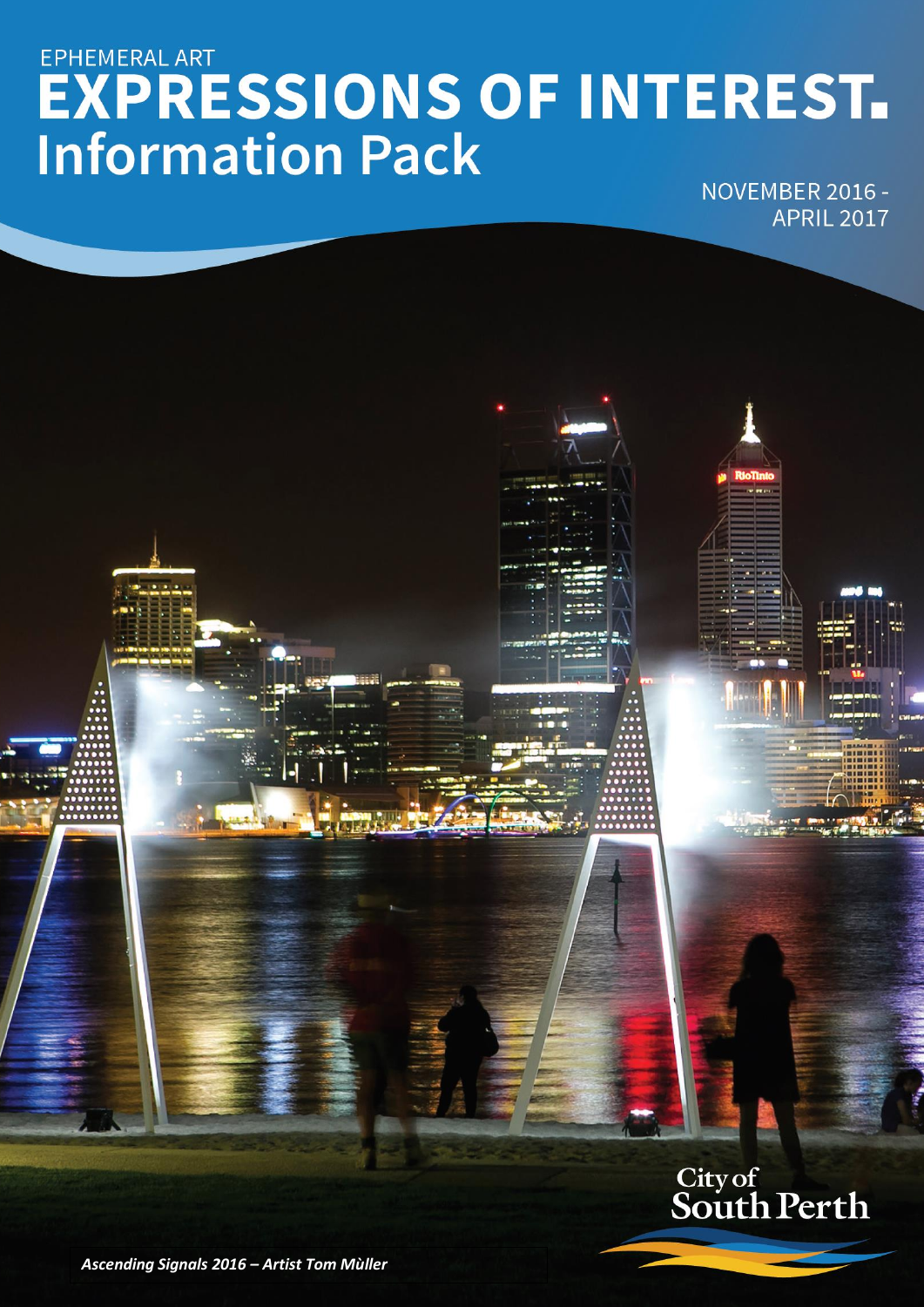The City of South Perth invites proposals from experienced artists interested in developing temporary public art installations. This is a unique opportunity for established artists to develop and extend their current practice by testing boundaries and engaging with a broad and shifting audience in a way that fulfils their artistic vision and meets the City's aspirations for the community and cultural identity.

## **seeking**

The City is seeking EOI's that are creative, unique, inclusive, and well planned. The experience can be in the form of a temporary installation, artistic space activation, a transforming space/idea/interactive piece or a community art project. There is no set theme or curatorial response required from artists, however, applicants should consider the following:

- Exploration, surprise, disbelief
- Engagement with people /street level activation
- People re-discovering where they live
- Humour/irony/memory

The artwork/s need not be inactive or stationary. It may be mobile, be realised in different locations or be comprised of elements installed in multiple or separate locations.

There are two opportunities for paid installations/commissions. The first relates to the City's annual ephemeral art installation and the second to the Angelo Street Marketplace; Artwalk.

# **annual installation**

The City began commissioning an annual temporary installation in 2014 to coincide with Fiesta celebrations (annual festival in Feb/March) and as a way of promoting and showcasing unique art within the iconic South Perth foreshore landscape. Past installations have included artworks by artists Roly Skender, Amanda Parer and Tom Muller.

#### **Site**

The City suggests two preferred (but not essential) sites which are located within or near to the South Perth Foreshore.

- Sir James Mitchell Park, Coode Street (near the Flag Pole) or,
- Sir James Mitchell Park near Mends Street.

These sites have been selected to maximise the exposure opportunity with other activities occurring within and around these locations, however, locations outside of this area will also be considered.

The site does not need to be confirmed in the project proposal, however, as there is a two week confirmation of detail period if successful (see timeline) the site should be identified as early as possible so that there is sufficient lead time for any external permit requirements i.e. Swan River Trust approval or other approvals.

#### **Budget & Support**

The City has an approximate budget of **\$12,000** to spend on one large-scale activity or smaller amounts for smaller activities. In addition, the City will also provide:

- Venue and/or event to host the experience
- Equipment such as; marquees, tables and chairs, power access etc. (*Only if part of an event or as negotiated.)*
- Volunteers or security to assist
- Promotion of the activity including signage and plaques
- Other terms may also be negotiated

If you are invited to expand on your EOI, please contact the Arts Officer to discuss your budget inclusions and any support available from the City relevant to your proposal.

# **angelo street marketplace - artwalk**

The annual Angelo Street Marketplace **(Sunday 26 March 2017)** is a celebration of the South Perth community featuring an array of upcoming and local music and fashion on stage, exciting activations hidden in the laneways, pop up bars, entertainment for kids and over 100 stalls showcasing the work of local artists, fashion, crafts, household goods and gourmet food. In 2016 the City introduced the first ever Artwalk. Artwalk is a collection of temporary and permanent installations dotted along the street to celebrate and promote art within this cultural environment.